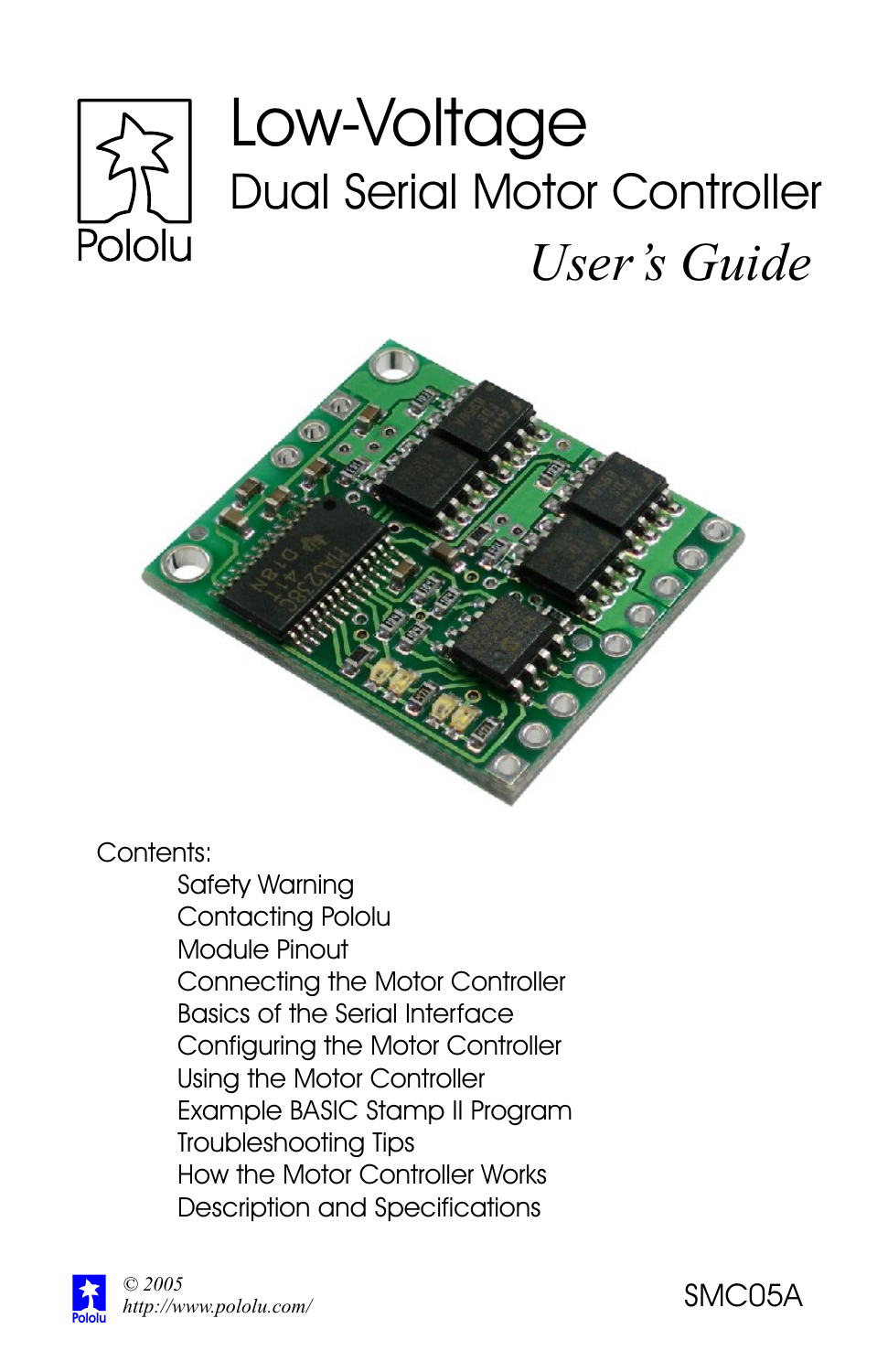

# **Important Safety Warning**

The motor controller module is not intended for young children! Younger users should use this module only under adult supervision. **By using this product, you agree not to hold Pololu liable for any injury or damage related to the use or to the performance of this product. This product is not designed for, and should not be used in, applications where the malfunction of the product could cause injury ordamage.**

# **Contacting Pololu**

You can check the Pololu web site at **http://www.pololu.com/** for the latest information about the motor controller, including color pictures, application examples, and troubleshooting tips.

We would be delighted to hear from you about your project and about your experience with our motor controller. You can contact us through our online feedback form or by email at support@pololu.com. Tell us what we did well, what we could improve, what you would like to see in the future, or anything else you would like to say!

# **Module Pinout**

The function of each of the nine module terminals is listed in the table below. With the module components facing you and the contacts facing down, the pins are numbered left to right. The pin functions are also printed on the back side of the module.

| <b>PIN</b>   | <b>FUNCTION</b>          |                             |
|--------------|--------------------------|-----------------------------|
|              | motor supply (0-7 V)     | serial port interface pins: |
| $\mathbf{2}$ | ground $(0 V)$           | <b>SFRIN</b><br>RST GND     |
| 3            | logic supply (3.0-5.5 V) | mounting<br>mounting        |
| 4            | serial control input     | hole<br>hole                |
| 5            | reset                    |                             |
| 6            | motor 1, positive output |                             |
|              | motor 1, negative output |                             |
| 8            | motor 0, negative output |                             |
| 9            | motor 0, positive output |                             |
|              | motor 1 LEDs             | motor 0 LEDs<br>123456789   |
| 2005         |                          |                             |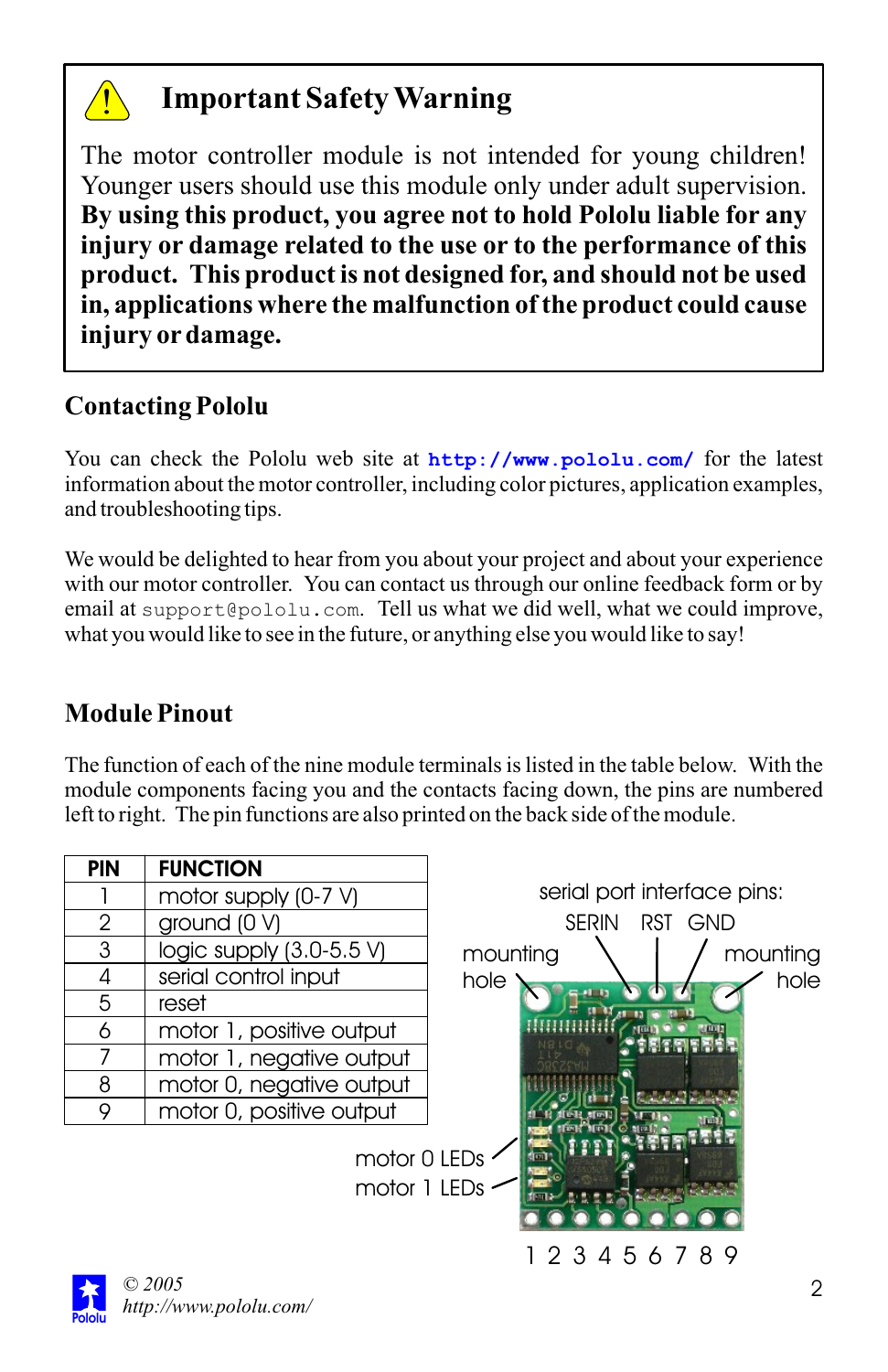# **Connecting the MotorController**

The motor controller module has connection holes with a standard 0.1" spacing. You can solder in pins with the same spacing to use the module with a solderless breadboard or prototyping board. However, soldering wires directly to the board is recommended, especially for high-current installations. For the high-current terminals (1,2 and 6-9), use the thickest and shortest wire possible.

**Connecting Power (pins 1-3).** Connect the ground pin (pin 2) to a ground terminal on your main controller unit and to the negative terminal of your motor power source. Connect the positive terminal of your motor power source to pin 1. Connect your logic power supply to pin 3. The logic power supply is the voltage at which your main controller operates, such as 5 V. You can connect the same power source to both logic and motor supplies. For example, if you are using a microcontroller that can run at 4.5 V, you could run both your logic and motors off of three 1.5-volt batteries. **Warning**: make sure the motor supply does not exceed 7 volts and the logic supply does not exceed 5.5 volts.

**Reset Input (pin 5).** The reset input must be kept high (at the logic supply voltage) for the motor controller to operate; bringing it low (to 0 V) for a brief moment (at least a few microseconds) resets the motor controller to its initial state (all motors off, waiting for its first serial command). Connect this pin to a digital output on your main controller. This connection is not required, but we strongly recommend using the reset line; you might also use a pull-down resistor on the reset line so that if your main controller gets reset, the motors do not keep running.

**Serial Input (pin 4).** Use a pin on your main controller that can be used as a logiclevel, asynchronous serial output. Serial data can be sent down this line 8 bits at a time, with no parity bit, at any rate between 1200 and 19200 baud. *Once you choose a baud*  rate, you cannot change it until the motor controller is reset. Important note: unlike RS-232 serial lines (the standard for serial ports used to connect devices to personal computers), this line uses logic voltages between 0 and the supply voltage. The higher voltages used on RS-232 lines will damage the motor controller. If you need to connect to a serial port on the computer, see the section below.

**RS-232 (COM port) connection.** The motor controller features an integrated levelconverter for both the serial and reset control lines. To use the converter, use the three

serial interface pins at the top of the board. The reset line is again optional, but it can be used with one of the handshaking lines (DTR, pin 4, or RTS, pin 7). In some cases, it might be necessary to connect the handshaking lines as shown. **When Before attempting to connect your own electronics to a computer, make sure you know what you are doing! building circuits that connect to a PC, be especially careful because you could potentially destroy the PC's serial port.**



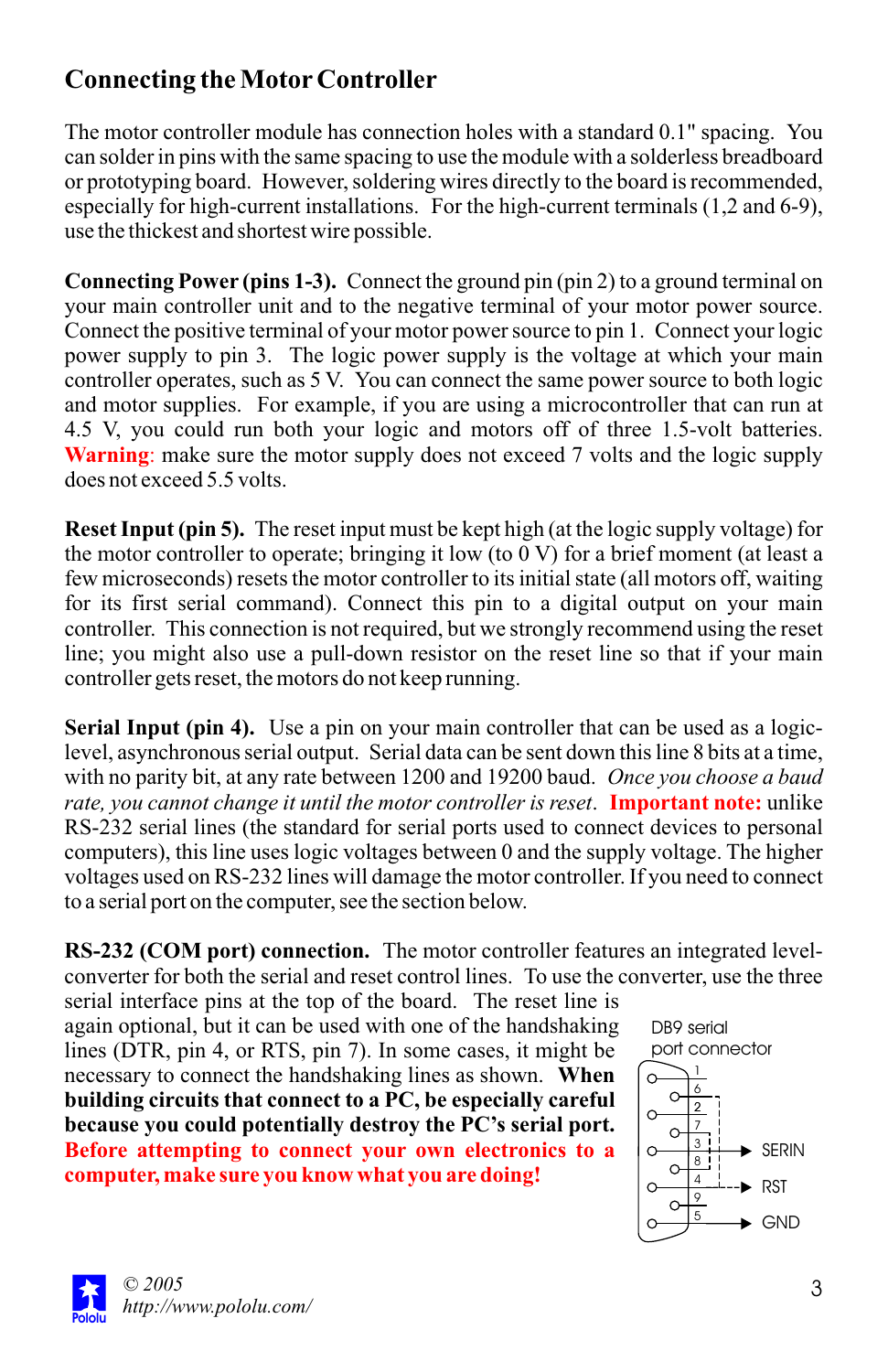**Connecting the Motors in Dual Motor Mode (pins 6-9).** If you are using your motor controller to control two independent motors, connect one or two motors to pins 6 through 9. You probably don't need to worry too much about the polarity, but pins 6 and 9 go positive when the controller receives "forward" commands. If you find out that your motors turn in different directions than you expect, you can flip the wiring or just switch the forward and reverse commands on your robot controller program.

Small DC motors can be very electrically noisy, so it is recommended to solder 0.1 uF capacitors from each lead to the motor case or between the two motor leads.



### A typical two-motor setup.

The green box labeled "robot controller" represents a main control unit that includes a battery that is not shown. This robot controller could be a microcontroller or a device such as the BASIC Stamp from Parallax. Keep in mind that the wiring you use for the motor outputs and power connections should be capable of conducting the necessary current.

The exact maximum current that the motor controller can deliver depends on many parameters, including the voltages supplied and the ambient temperature. The 5 A maximum is at room temperature, with both supplies at 5 V(a charged 4.8 Vbattery pack).

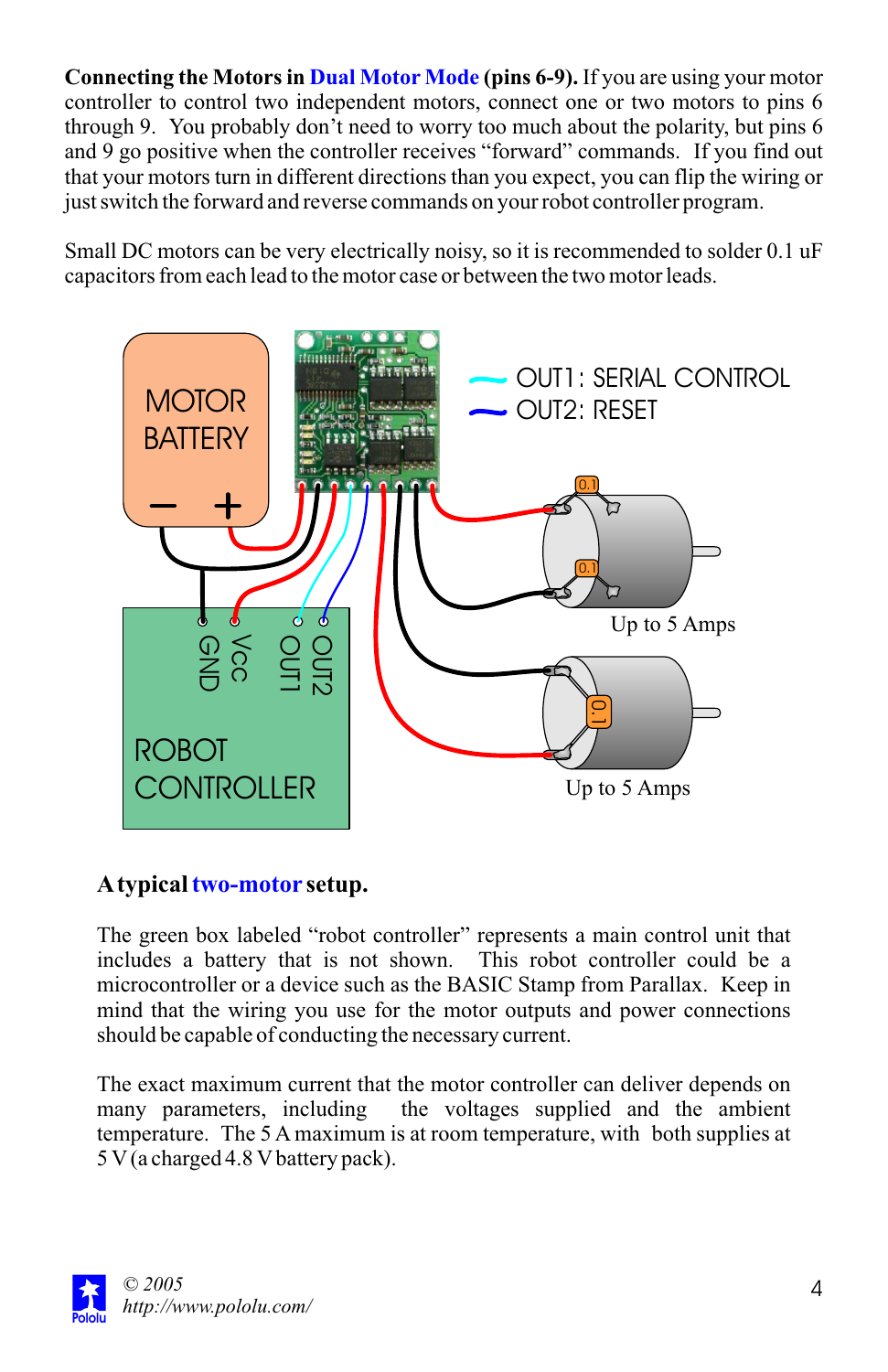**Connecting One Motor in Single Motor Mode (pins 6-9).** If you are using your motor controller to control a single motor, you must use pins 6 through 9. Before connecting the single motor, make sure that you have configured the motor controller for single motor mode. Connect pins 6 and 9 to one motor lead, and connect pins 7 and 8 to the other motor lead. **If you make these connections in dual-motor mode, you could destroy yourmotor controller!**

We recommended soldering 0.1 uF capacitors from each lead to the motor case or between the two motor leads to limit electrical interference from the motor.



#### A typical <mark>single-motor</mark> setup.

In this configuration, the two H-bridges of the motor controller are wired in parallel. Single-motor mode must be used to ensure that the two H-bridges are also controlled in parallel. This setup allows up to 10 A to be delivered to the motor.

The green box labeled "robot controller" represents a main control unit that includes a battery that is not shown. This robot controller could be a microcontroller or a device such as the BASIC Stamp from Parallax. Keep in mind that the wiring you use for the motor outputs and power connections should be capable of conducting the current you intend to have flowing.

**Note:** If you are using a motor that draws less than 5 A, you do not have to use single-motor mode! In other words, you don't have to have two motors connected just because you are in dual-motor mode.

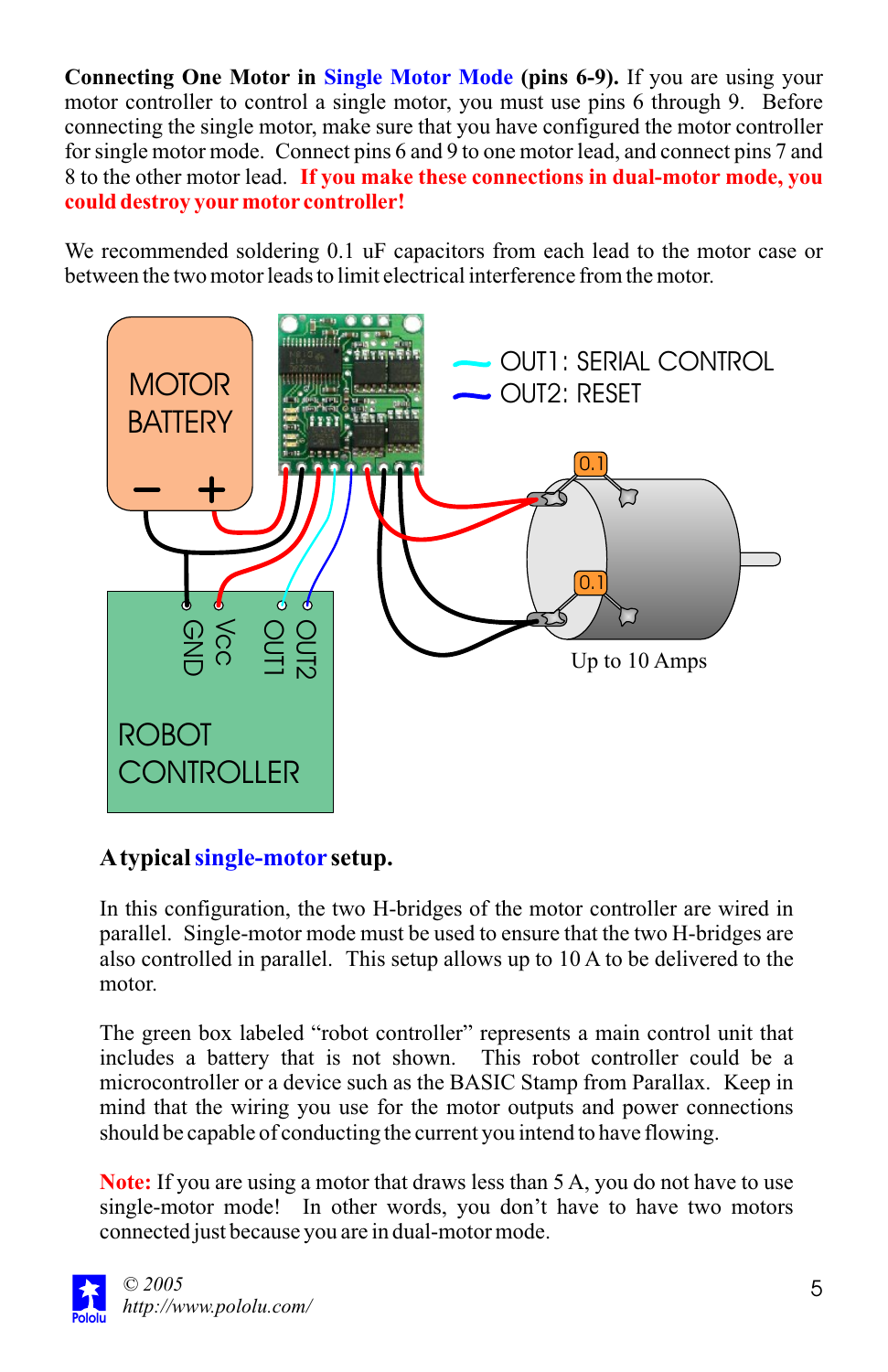# **Basics of the Serial Interface**

The motor controller uses a serial interface to communicate with a main controller, which could be a small microprocessor or a desktop computer. To use the motor controller, you must program your main controller to send data with the correct format to the motor controller's asynchronous serial input.

The motor controller expects eight bits at a time (with no parity bit) at a constant baud rate ranging from 1200 to 19200 baud (the motor controller will automatically detect the baud rate). The serial bits must be at logic levels and *non-inverted*, meaning that a

zero is sent as a low voltage, and a one is sent as a high voltage, as shown in the diagram to the right. (The PC-connection (see page 3) corrects the inverted signal coming out of PC serial ports.) *Commands sent to the serial input must conform to the above format or else the motor controller and other devices connected to the serial line may behave unexpectedly.*



Once you can send individual bytes correctly, you must send the correct sequence of bytes to get the motor controller to run your motors. This motor controller *interface protocol*is compatible with other Pololu serial devices such as our servo controllers, so you can control multiple Pololu serial devices on a single line. The protocol requires one start byte, a one-byte device identifier, and then any number of bytes, as required by the device specified in the second byte:



The start byte is identified by its most significant bit being set; all subsequent bytes must have bit 7 clear, giving them possible values of 0 to 0x7F (0 to 127 decimal). Whenever a byte is transmitted on the serial line, all devices on that line check to see if the byte is the start byte; if it is, then all devices check the next byte to see if the data is meant for them. All subsequent bytes, the data bytes in the diagram above, are only interpreted by the appropriate devices, while all other devices wait for a new start byte.

If you did not understand all of the details above and you just want to use your motor controller, don't worry. You just need to use the right serial settings and send the correct sequences of bytes, as described on the following pages.

**Summary:** Use non-inverted, logic-level serial transmission at baud rates between 1200 and 19200, 8 bits at a time with no parity and one stop bit.

### **Configuring the MotorController**

You can configure your motor controller to control a single motor or to control two motors independently. You can also set which motor number a particular motor controller will control, in case you want to control many motors off of one serial line.

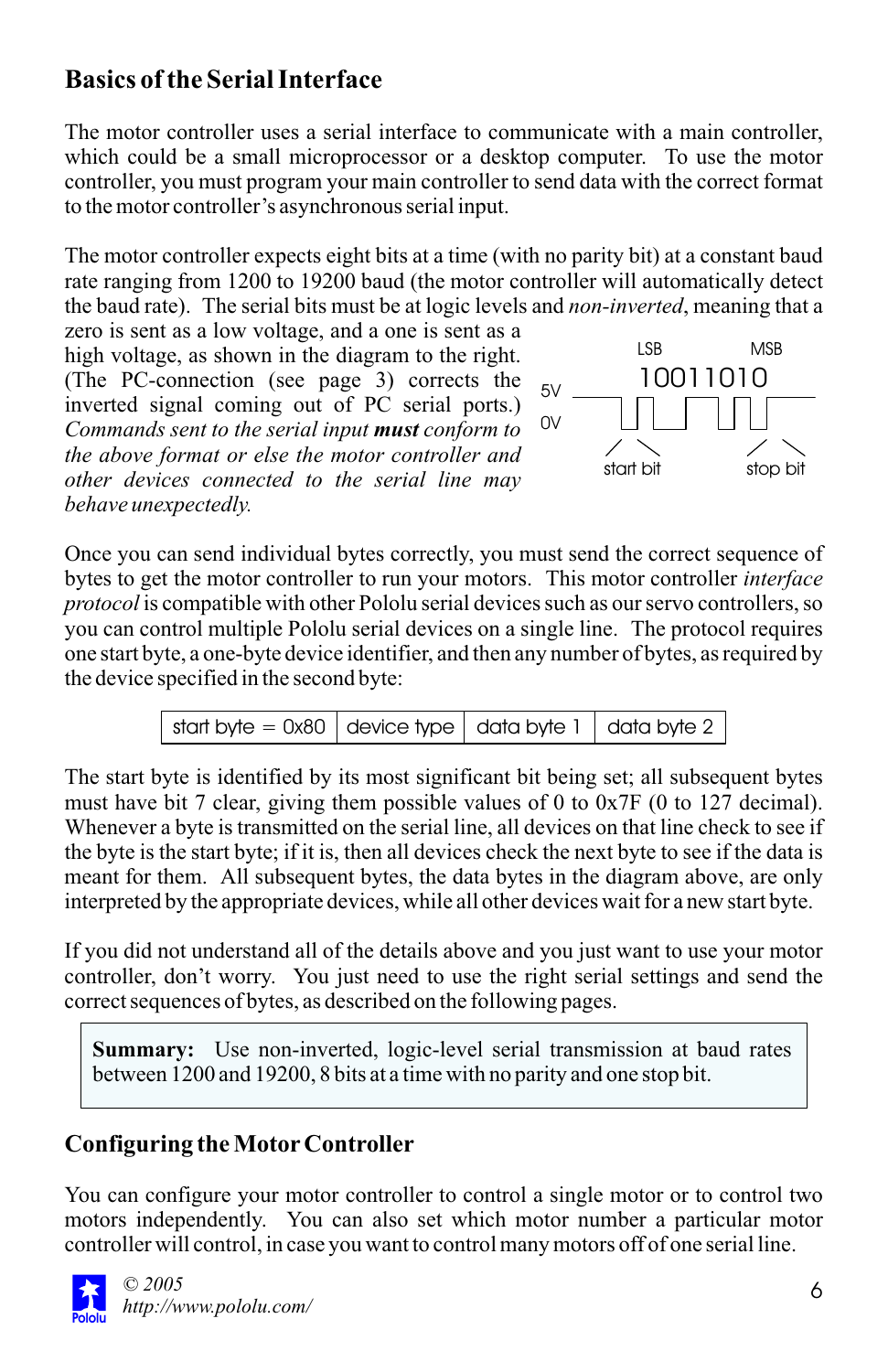During configuration, you should connect just one motor controller at a time to your serial line unless you want to configure each motor controller the exact same way. **The default configuration is for two-motor control with motornumbers 2 and 3.**

If the motor supply is connected, the motors will be pulsed as the LEDs flash, so **it is recommended that the motors or the motor supply be disconnected prior to configuration.**

Configuration is achieved by sending a three-byte packet consisting of the start byte, a configuration command byte, and the new configuration byte:

start byte =  $0x80$  change configuration =  $0x02$  new settings, 0x00-0x7F

The new settings byte contains two parts: a six-bit motor number and a one-bit flag specifying onemotor or two-motor mode.

 $\bullet$  Bits 0-5 specify the motor number(s) to which the motor controller will respond. In singlemotor mode, the number you choose sets the number to which the motor controller will respond. In two-motor mode, the motor controller will respond to two consecutive numbers. If you set an even motor number, the motor controller will control that motor



number and the one above it; if you set an odd motor number, the motor controller will control that motor number and the one below it. **Note that all motor controllers will respond to motornumber 0 (and 1, if in two-motormode).**

Bit 6 specifies whether the motor controller is in one-motor mode or in two-motor mode. If this bit is clear, the motor controller will be in two-motor mode; if the bit is set, the motor controller will be in 1-motor mode.

After sending the change configuration command, the motor controller will flash the red LED for one-motor mode and the green LED for two-motor mode <*motornumber*> + 1 times. For instance, if you configured your motor controller to control one motor, motor number 3, the red LED should flash 4 times. (The reason for the extra flash is so that you get some response if you set the motor number to zero). **After configuration, the motor controller must be reset (eitherby turning it off and back on orby using the reset line) before you can continue using it.**

```
Examples: (Using PBASIC "SEROUT" command with serial line on pin 5)
' "84" parameter sets up 9600 baud serial communication
                        '2-motor mode, controlling motors 2 and 3
SEROUT 5, 84, [128, 2, 68] '1-motor mode, controlling motor 4
SEROUT 5, 84,[$80,$2,$44] 'same as above, using hexadecimal
```
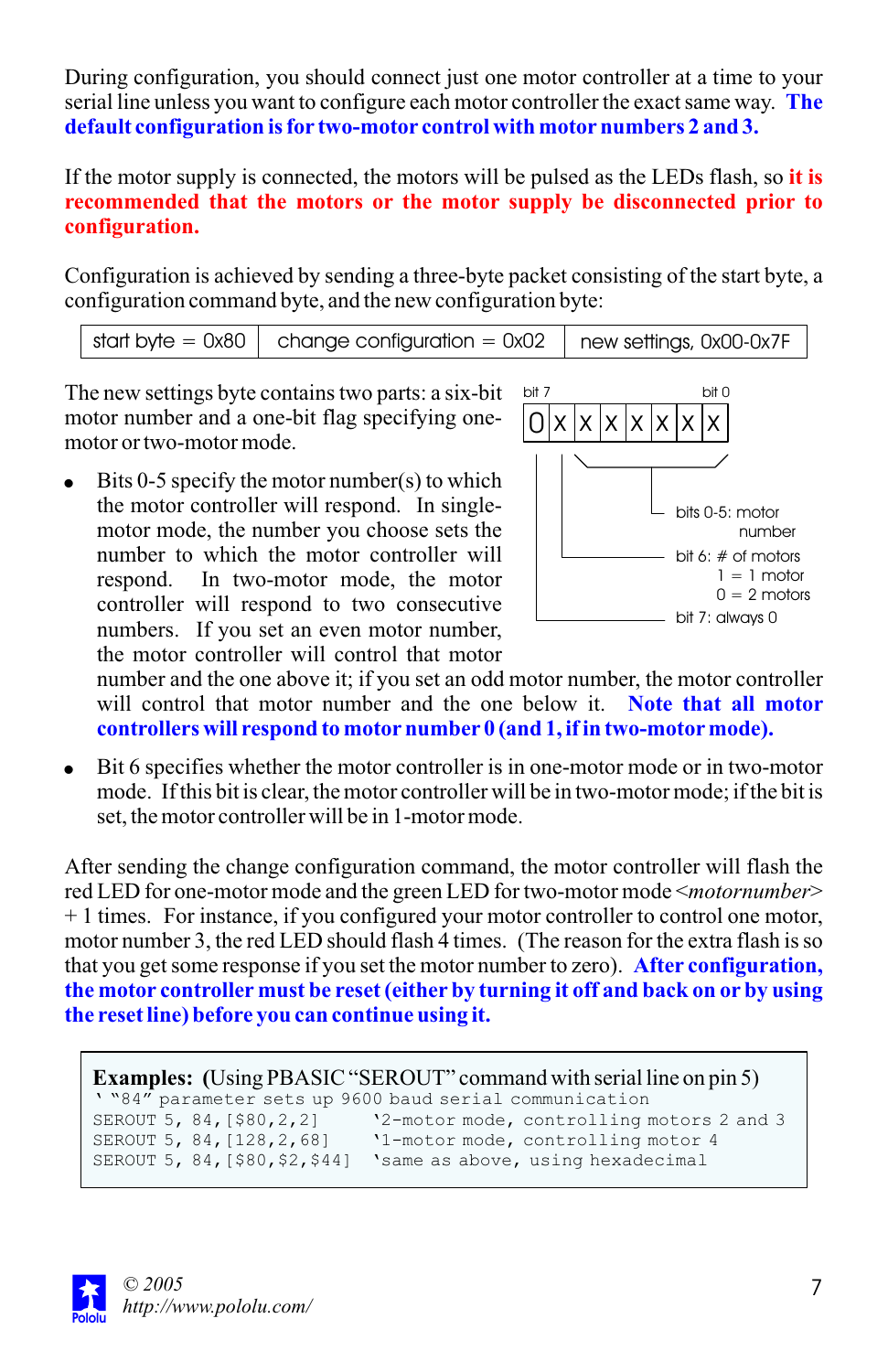# **Using the MotorController**

To set the speed and direction of a motor, send a four-byte command with the following structure to the motor controller:

```
start byte = 0x80 device type = 0x00 motor # and direction motor speed
```
#### **The Four-Byte MotorControllerCommand**

**Byte 1: Start Byte.** This byte should *always* be 0x80 (128 in decimal) to signify the beginning of a command. The start byte is the only byte with the highest bit (bit 7) set, and it alerts all devices on the serial line that a new command is being issued. All succeeding bytes sent down the serial line must have their highest bit cleared to zero.

**Byte 2: Device Type.** This byte identifies the device type for which the command is intended, and it should be 0x00 for commands sent to this motor controller. All devices that are not dual motor controllers ignore all subsequent bytes until another start byte is sent.

**Byte 3: Motor Number and Direction.** This byte has three parts, as shown in the diagram to the right:

- $\bullet$  Bit 0 specifies the direction of the motor. Set this bit to 1 to make the motor go forward; clear the bit to make it go backward.
- $\bullet$  Bits 1-6 specify the motor number. All motor controllers respond to motor number(s) 0 (and 1, in dual-motor mode).



Bit 7 must be cleared since this is not a start byte.

To obtain the complete byte 3 value from a motor number and a direction, multiply the motor number by 2 and add 1 if the direction is forward. For example, to make motor 5 go forward, byte three should be  $5 \times 2 + 1 = 11$ . To make motor 1 go backward, byte 3 should be  $1 \times 2 = 2$ . (Two efficient ways to multiply by 2 in a microcontroller program are shifting left by one digit or adding the motor number to itself.)

**Byte 4: Motor Speed.** The most significant bit must be zero since this is not a start byte. The remaining seven bits specify the motor speed. The possible range of values for byte 4 is thus  $0x00$  to  $0x7F$  (0 to 127 decimal). 0x00 turns the motor off, and  $0x7F$ turns the motor fully on; intermediate values correspond to intermediate speeds. The motor will brake when the speed is set to 0 in forward or reverse.

```
Examples: (Using PBASIC "SEROUT" command with serial line on pin 5)
' "84" parameter sets up 9600 baud serial communication
SEROUT 5, 84,[$80,0,5,127] 'motor 2 full on, forward
SEROUT 5, 84,[$80,0,5,0] 'motor 2 brake (off)
SEROUT 5, 84,[$80,0,4,64] 'motor 2 reverse, half speed
```
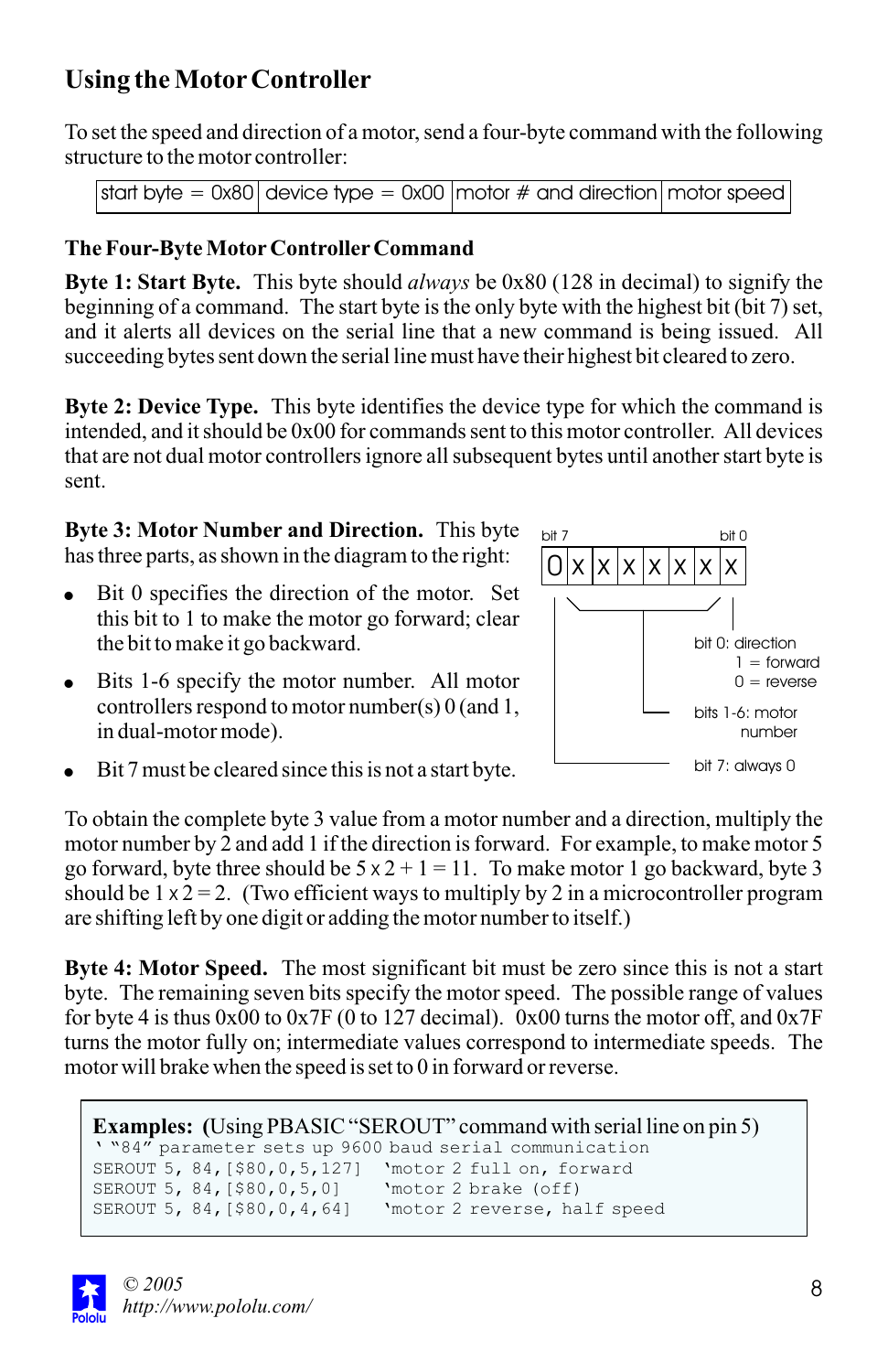#### **Resetting the MotorController**

The motor controller's reset line should normally be kept high at the logic supply voltage. Pull the reset line low to 0 V for at least 2 microseconds to reset the motor controller to its initial state (all motors off, waiting for the first serial command). The reset line is optional, but we strongly recommend using it; you might also use a pulldown resistor on the reset line so that if your main controller gets reset, the motors do not keep running. **After turning on the motor controller or resetting it, allow 100 ms for it to start up before sending any serial data.**

#### **Controlling Multiple MotorControllers with One Serial Line**

To control a particular motor, you must specify its motor number in command byte 3. Regardless of configuration, every motor controller responds to commands for motor number 0, and, in two-motor mode, for motor 1. To control more than two motors with a single serial line, you need to use motor numbers 2 through 63. Configure each motor controller to respond to different motor numbers, then connect them to the same serial line; each motor controller will respond only to the motor number to which it is configured. After you configure a motor controller, you can write its motor number on a label to keep track of your motor numbers.

For example, to control six motors independently with dual-motor mode, you need three motor controller boards, each with different motor numbers. All three motor controllers respond to commands for motor numbers 0 and 1. For controlling the six motors independently, use motor numbers 2, 3, 4, 5, 6, and 7. (In single-motor mode, you would need six motor controllers configured to numbers 1 through 6 since only motor number 0 is a universal motor number.)

### **Example BASIC Stamp II Program**

The program on the next page, which can run on a BASIC Stamp II controller, makes motor 1 gradually speed up, then slow down, then speed up in the other direction, and then slow down again. For the code to work, pin 15 must be connected to the reset input (pin 5), and pin 14 must be connected to the serial input (pin 4). The interface code should look similar in other programming languages; the description below should help you in understanding the code and, if necessary, in translating it to other languages.

On line 1, the 8-bit variable speed is declared for later use. The serial line is then taken high, to its idle state, before the motor controller is reset by a low-going pulse on pin 15 (lines 3 and 4). A 100-ms pause on line 5 ensures that the motor controller is up and running before any serial data is sent to it.

The first *for loop* on lines 6-9 causes motor 1 to gradually speed up. The serial output is created by the serout statement on line 7. The first parameter, 14, specifies the pin number through which to send the serial signal. The next parameter, 84, sets up the serial characteristics to be 8 bits with no parity, non-inverted, at a baud rate of 9600. The four numbers in square brackets are the data to be sent, and they correspond to the

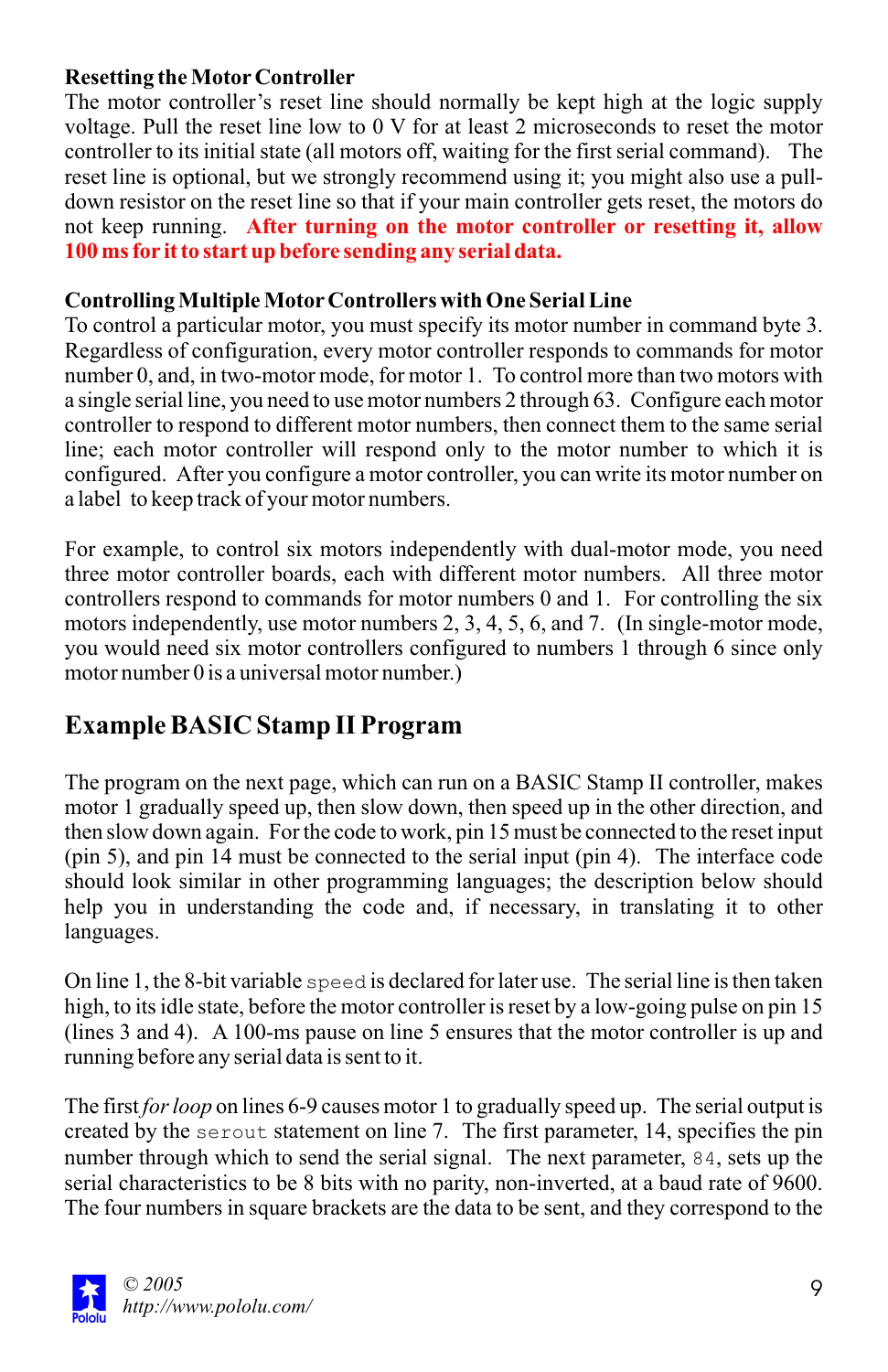### **Example BASIC Stamp II Program (continued)**

four control bytes for the motor controller. The first two bytes should always be \$80 and 0. The second 0 makes motor 1 go backward. The speed variable, which increases every time through the loop, is the only part of the command that changes, and that is what makes the motor gradually speed up. The pause statement on line 8 causes the program to wait for 20 ms (0.02 seconds) before sending the next command.

When the first loop ends, the motor is set to its full speed of 127. The second loop on lines 10-13 slows the motor back down by sending speeds from 127 down to 0. The next two loops on lines14-21 then repeat the process, except for the parameter value of 1 in byte three, which causes motor 1 to spin forward.

```
1 speed var byte
2 high 14 'take serial line high
3 low 15 'reset motor controller
4 high 15
5 pause 100 'motor controller startup time
6 for speed = 0 to 127
7 serout 14,84,[$80, 0, 0,speed]
8 pause 20
9 next
10 for speed = 127 to 0
11 serout 14,84,[$80, 0, 0,speed]
12 pause 20
13 next
14 for speed = 0 to 127
15 serout 14,84,[$80, 0, 1,speed]
16 pause 20
17 next
18 for speed = 127 to 0 
19 serout 14,84,[$80, 0, 1,speed]
20 pause 20
21 next
```
# **Troubleshooting Tips**

All motor controllers are fully tested prior to shipment; if your motor controller does not work at first, it can be difficult to determine the cause. Nevertheless, patience and meticulous attention to detail, along with these tips, should usually help you through.

- Double check all of your connections. Are your logic and motor supply grounds connected? If you are using a breadboard or connectors, are the motor controller pins all making good contact?
- Double check your code. Are your baud rate settings correct? If you cannot get your design working with the top baud rate of 19200, try lowering it to 9600, where slight timing mismatches are less likely to frustrate your efforts.

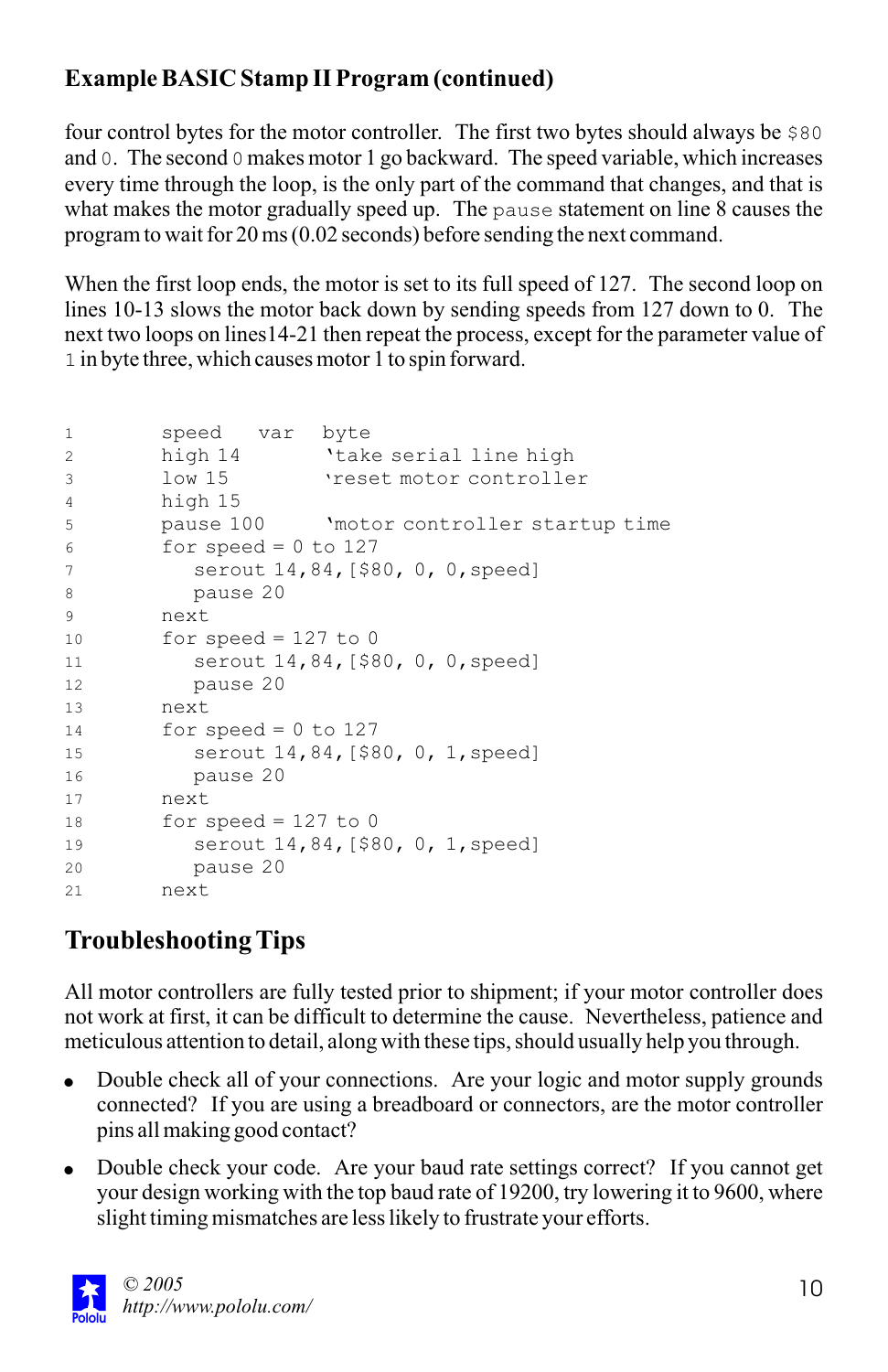### **Troubleshooting Tips (continued)**

- What are the LEDs doing? The green LED should turn on for forward settings, and the red LED should turn on for reverse. If the LEDs work as expected but the motors do not run, it is possible that the motor drivers have burned out.
- Are you using the correct motor number? If nothing seems to be working, start by using motor number 0, which should work regardless of the configuration.
- Are you using good power supplies? Especially if you are using multiple motor controllers, make sure your logic power supply can deliver the necessary current (approximately 10 mAper motor controller). Do not use regulated power for your motor supply.
- If you are running your motors close to the motor controller's maximum output, it will get very hot. Mounting a heat sink to the four integrated circuits above the motor outputs can lower the temperature and improve performance.

### **How the MotorControllerWorks**

The motor controller uses *H-bridges* to turn motors forward and backward (see the dotted 'H'in the left figure). H-bridges have four switches, which are turned on in pairs to allow current to flow into the motors in both directions, as shown below. In the left figure, all four switches are open, and the motor is turned off. When switches 1 and 4 close, the motor turns in one direction; when switches 2 and 3 close, the motor turns the other way. The dual serial motor controller contains two H-bridges, allowing bidirectional control of two motors.



A technique called *pulse width modulation* (PWM) is used to control the speed of the motors. A little computer called a microcontroller controls the H-bridge switches. It turns the switches on and off very rapidly (600 times per second) and varies the percentage of the time that the switches are on to achieve the speed set by the serial interface. For a higher speed, the switches are on a larger fraction of the time than for a slower speed. At the maximum speed of 127, the switches are left on. The momentum of the motor shaft keeps the shaft spinning at a constant speed that can be varied smoothly over all 127 different speeds.